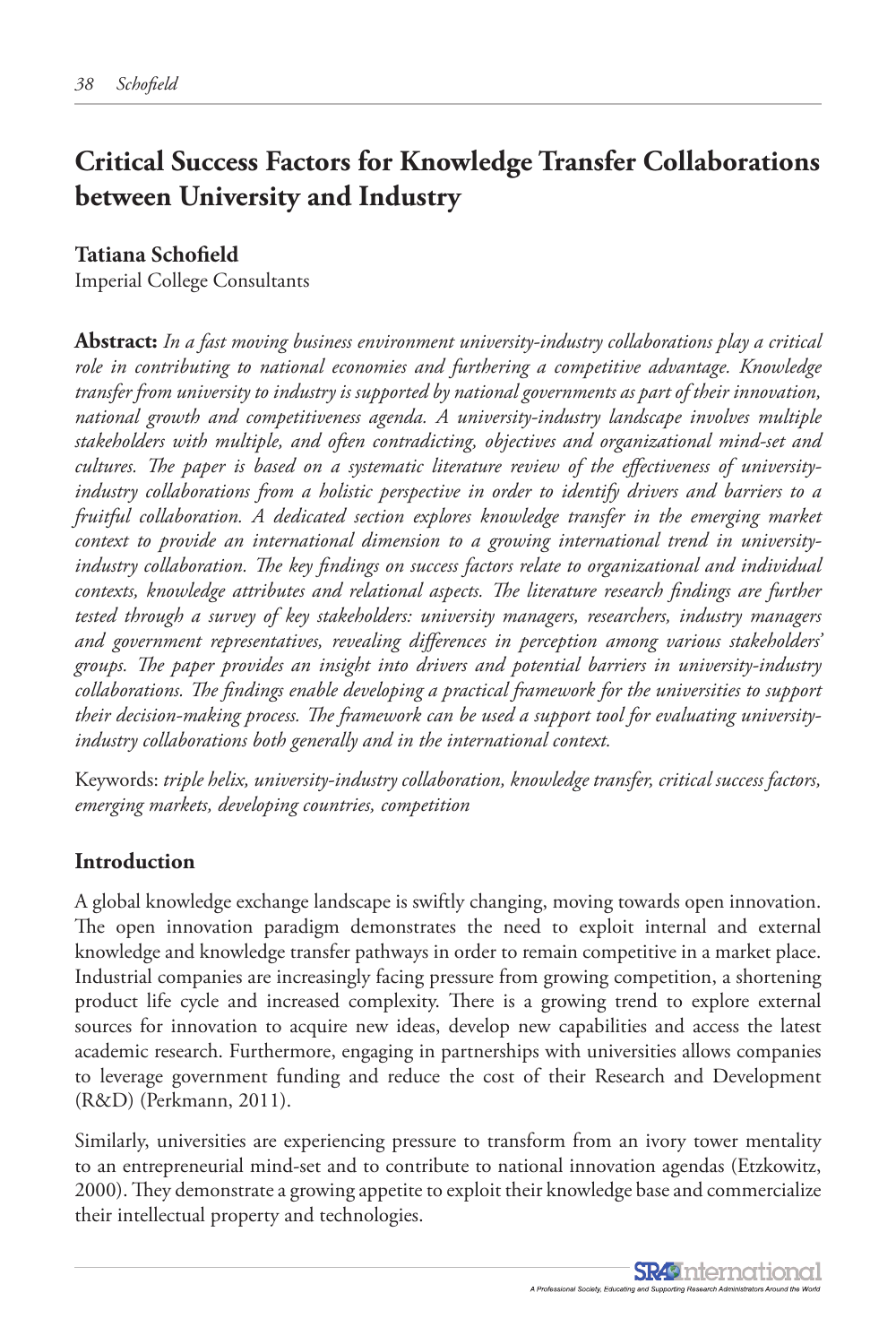At a policy level, governments are actively influencing university-industry collaborations through supporting public-private partnership, developing strategies to support open innovation and creating a dynamic small to medium enterprises (SME) sector to accelerate technology commercialization. The triple helix (university-industry-government) development strategy is becoming a powerful national tool to develop an innovation mechanism and build stronger links between private and public research sectors (Etzkowitz et al., 2000; Ranga et al., 2008).

# **Objectives**

This research paper focuses on studying knowledge-transfer collaborations between academia and industry. Our specific objective is to identify success factors for such activities in the emerging market context. The aim of our research is to develop a framework for knowledgetransfer collaborations to support a strategic decision making process in order to evaluate potential collaborations between universities and industry.

Our research makes an attempt to undertake a holistic analysis of university-industry partnership in a multi-domain knowledge transfer context in order to identify critical success factors from multiple stakeholder perspectives.

The paper is based on a comprehensive literature review and develops a theoretical conceptual framework. The results of the literature review were used to design a stakeholders' questionnaire. The survey verified our findings from the literature review and provided new insights of the drivers and barriers in university-industry collaborations.

# **Literature Review and Theoretical Framework**

For the purpose of our research we developed a theoretical framework integrating prior research in the field of knowledge transfer between universities and industry. The framework will be further tested through a stakeholders survey to verify and analyze our findings.

# *Literature Overview*

The following sections provide a brief summary of key topics discussed in literature, which are relevant to our research topic.

Publications on our research topic widely cover an emerging trend in exploiting knowledge as a mechanism of national growth and the triple helix model (Etzkovitz & Dzisah, 2008; Ranga et al., 2008). There is a comprehensive discussion about knowledge transfer typology, process and determinants relevant to our research which are essential to understanding knowledge transfer mechanisms (Landry et al., 2007; Barbolla & Corredera, 2009; Lockett et al., 2009). A number of authors join a debate on knowledge transfer effectiveness citing organizational, individual and institutional aspects of organizations involved in knowledge exchange (Phan & Siegel, 2006; Pertuze et al., 2010; Burnside & Witkin, 2008; Horng & Hsueh, 2005; Wilson, 2012; Cummings & Teng, 2003; Khalozadeh, 2011). The research on critical success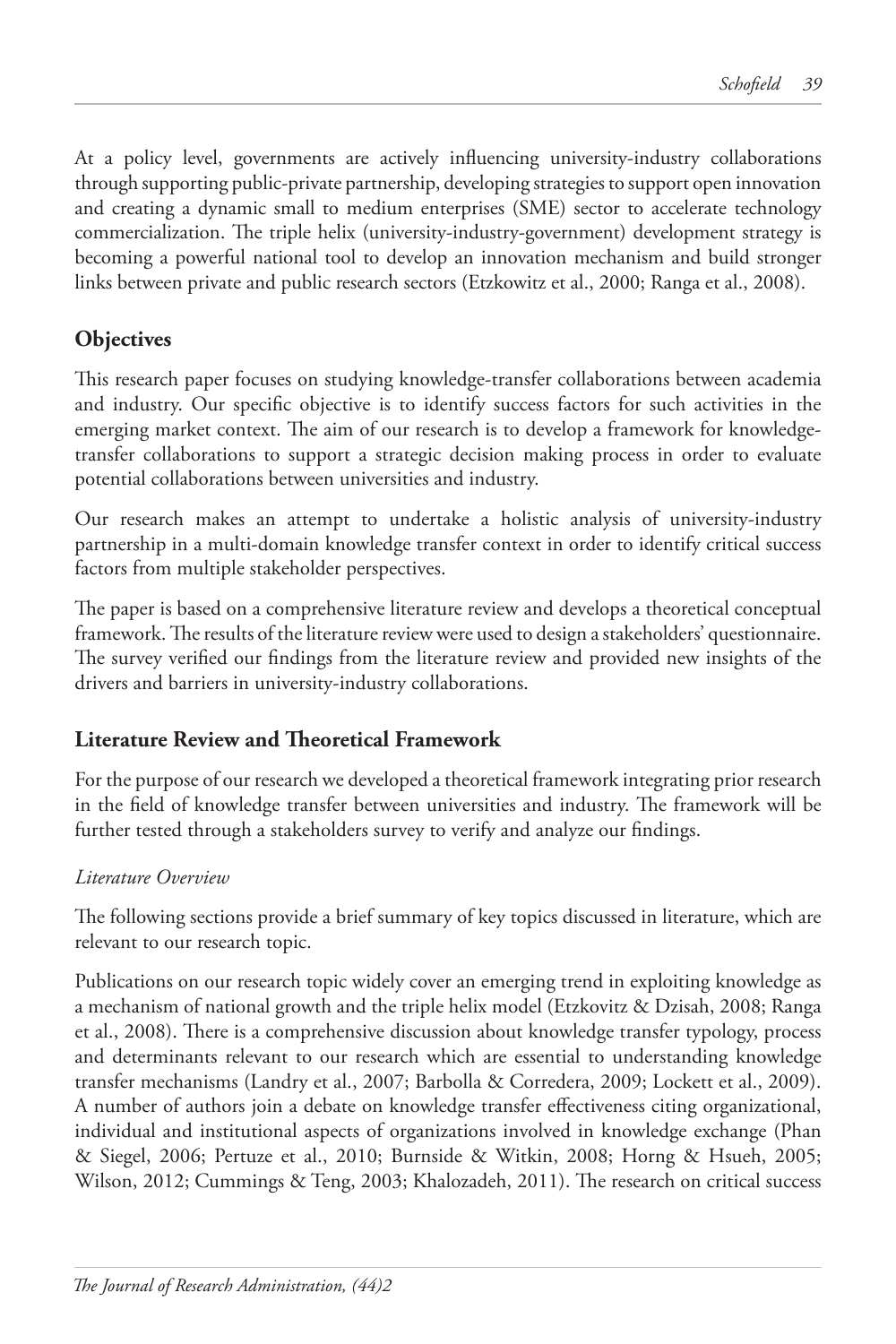factors often correlates with discussions on barriers to effective collaboration and ways for their reduction (Bruneel, 2010; Perkmann et al., 2011; Wilson, 2012; Siegel et al., 2003, 2004; Khalozadeh et al., 2011).

There is a less explored area of knowledge transfer effectiveness in the international context (Kedia & Bhagat, 1988; Madu, 1989; Kumar et al., 2007; Duan et al., 2010; Svensson, 2007) with an additional layer of complexity related to market conditions, local capabilities and cultural values. Furthermore, due to its nascent nature, knowledge transfer in the emerging market context is even less explored.

#### *Triple Helix as a Strategy for National Growth*

Knowledge production and diffusion is widely accepted as a critical factor for economic growth (ConceiÇão et al., 2002) with universities playing a key role in developing a knowledgebased economy. One of the models describing knowledge transfer interactions is a triple helix development model, which focuses on creating strong links between industry, government and universities. The model is proposed as a strategy for developing countries to accelerate their transition to the knowledge-based economy (Etzkowitz & Dzisah, 2008).

Many authors stress an increasingly complex interaction between universities, government and industry in collaboratively developing roadmaps and foresight strategies which can potentially lead to a more sustainable economic growth and competitive advantage (Etzkowitz et al., 2000; Ranga et al., 2008).

#### *Knowledge Transfer Determinants*

The term knowledge transfer is often interchanged with "knowledge dialogue", "knowledge exchange" and "knowledge translation" (Lockett, 2009). A diagram of the knowledge transfer cycle is presented in Figure 1.

Knowledge transfer activities between university and industry can provide substantial benefits for all partners as summarized in Figure 2.

Universities benefit from industrial funding, access to industrial testing facilities and practical case studies demonstrating translational impact. Industry potentially saves on R&D and the need to develop a specific expertise in-house. It further benefits from access to a talent pool, laboratory facilities and cost sharing. As a result, such partnership supports open innovation, competitiveness and national growth.

#### *Effectiveness of University-Industry Knowledge Transfer Mechanisms*

A university-industry collaboration landscape is complex and varies in scope, duration, funding mechanism, geographic location, expected outcomes and impact. These variables make it challenging to evaluate effectiveness of university-industry collaboration and develop metrics for comparison.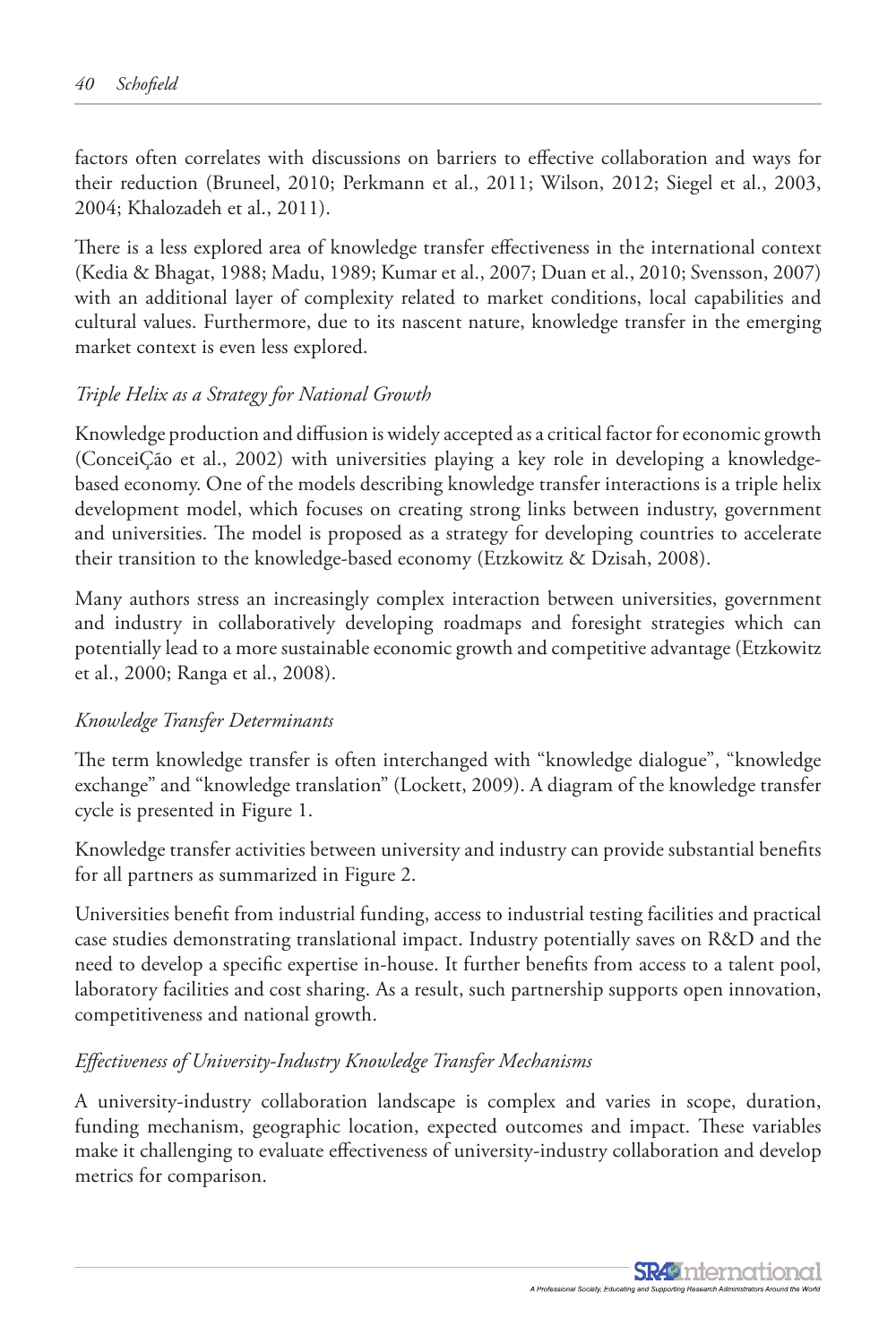

*Figure 1.* Knowledge transfer cycle. Adapted from Lockett (2009), UNICO report (2008), *Figure 1* Consequently the economic impact of Research Councils" (DTI, 2006). '. Knowledge transfer cycle. Adapted from Lockett (2009), UNICO 1



*Figure 2***.** Potential benefits from academia-industry interactions (adapted from *Figure 2.* Potential benefits from academia-industry interactions (adapted from Link and Tassey, 1989; Lambert, 2003; Landry, 2007, Etzkowitz & Dzisah, 2008).

level of general know-how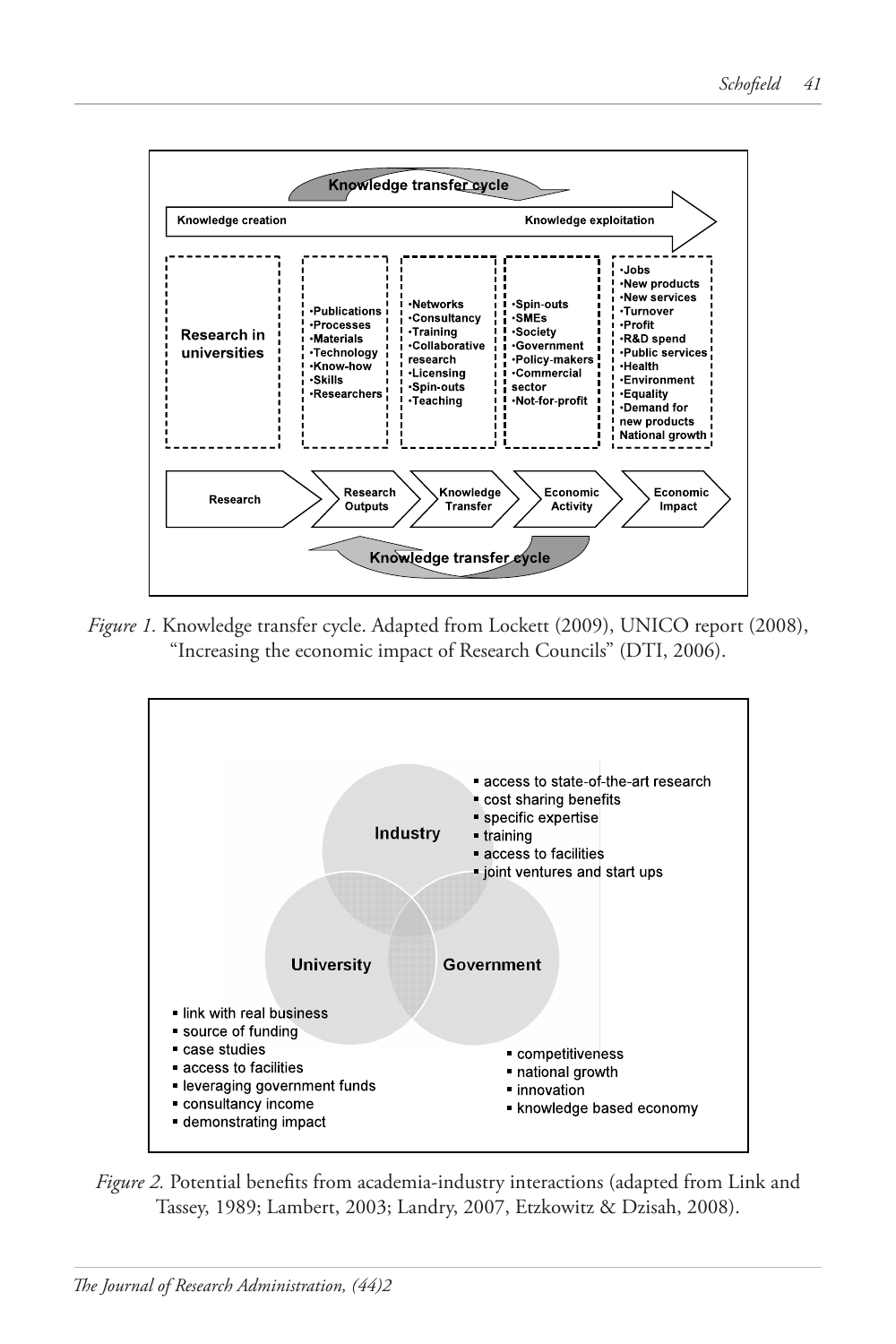There is limited research on effectiveness of university-industry collaboration exploring it as a holistic activity with multiple stakeholders and objectives. Phan and Siegel (2006) propose a framework simultaneously considering three contexts: institutional, organizational and individual.

Barbolla and Corredera (2009) propose a framework comprising company, university, technical and relationship perspectives (Table 1). From the knowledge perspective, key factors affecting the success or failure of a project include technology maturity, readiness for application, welldefined objectives and scope of the project, technical risks and technical feasibility to implement results. Some authors (Pertuze, 2010) acknowledge a strategic alignment of technology with the company research portfolio.

*Table 1.* Factors for Knowledge Transfer Analysis (Adapted from Barbolla & Corredera, 2009; Pertuze, 2010)

| <b>TECHNICAL FEATURES</b>                                                                                                                                                                                                                                                             | UNIVERSITY FEATURES                                                                                                                                                                                                                                                                                                      |
|---------------------------------------------------------------------------------------------------------------------------------------------------------------------------------------------------------------------------------------------------------------------------------------|--------------------------------------------------------------------------------------------------------------------------------------------------------------------------------------------------------------------------------------------------------------------------------------------------------------------------|
| • technology maturity<br>• technical risk<br>• project viability and technical feasibility<br>• well-defined objectives<br>• stakeholders involvement<br>• application capacity / usefulness<br>• strategic context                                                                   | • level of general know-how<br>· level of specific know-how<br>• researchers motivation<br>• staff and resources<br>• incentives and reward structure<br>• senior management support<br>· strong leadership<br>• experience of working with industry                                                                     |
| <b>COMPANY FEATURES</b>                                                                                                                                                                                                                                                               | RELATIONSHIP ASPECT                                                                                                                                                                                                                                                                                                      |
| • absorptive capacity<br>• ability to integrate technology into value chain<br>• confidence in results<br>• experience of working with academia<br>· senior management support<br>• sufficient resources<br>• change management capacity<br>• effectiveness of internal communication | · mutual confidence<br>• shared vision<br>• professional and personal relationship<br>· cultural interface<br>• established planning and coordination<br>• clarity of role and responsibilities<br>· access to information / transparency<br>• flexibility<br>· effective project management<br>· long-term relationship |

From the organizational perspective, critical factors from the company's point of view are the firm's absorptive capacity and the ability to integrate new technology into the business value chain. Other authors (Pertuze, 2010) support this notion claiming that companies value research impact over a project outcome. A critical factor to evaluate knowledge transfer effectiveness is how the new knowledge will increase a company's performance. At a university level, important factors affecting collaboration include researchers' motivation, incentives structure, senior management support and strong leadership.

> **SR49** nternational A Professional Society, Educating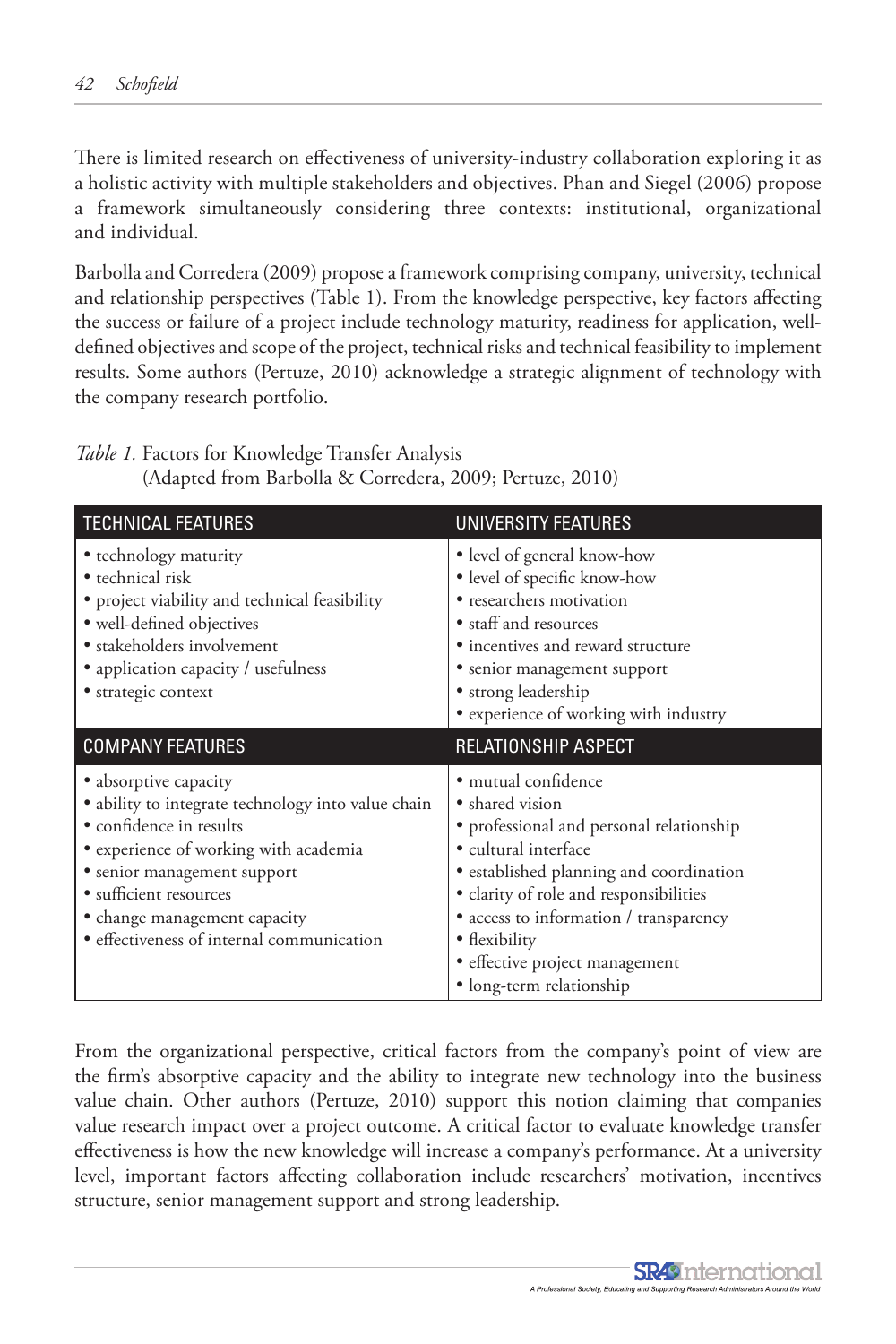There are a number of symmetrical factors for both university and company which influence a success of collaboration: senior management support, flexibility, information flow and transparency, sufficient resources at both ends and past experience.

The relational aspect is critical to build confidence and trust between partners. Knowledge transfer between academia and industry depends on balancing push and pull factors and aligning multiple objectives. The challenge in this process is asymmetry of information (Landry, 2007), where industry may experience difficulties in evaluating results and their potential applicability. Therefore, relational aspect is a critical dimension to foster trust, confidence and linkages between partners.

### *Barriers in University-Industry Collaboration*

Despite a growing number of academia-industry collaborations, there are certain issues and barriers, which affect collaboration mechanisms (Link & Tassey, 1989; Bruneel, 2011; Perkmann & Walsh, 2008): *inherent differences in mission and objectives:* a different time horizon (short-term industry versus long-term academia orientation), confidentiality and exclusivity (open source and publication approach by universities versus competitiveness and result protection by industry); *organizational differences:* this issue has a direct impact on the level of funding, university cost structure, academic incentives and different focus of research. While university researchers are driven by curiosity and academic prestige, industry is driven by profit-driven problem-solving and results; *cultural differences:* university research has a more explorative nature while industrial R&D focuses on applied problem-solving research. This can potentially create a serious conflict between academic and industrial partners due to conflicting values and misperception.

There is a plethora of discussion on potential barriers to university-industry collaboration related to intellectual property (IP), ownership and exploitation. Some authors (Fazackerley 2009; Siegel et al., 2003) suggest that academics often attach a higher value to their ideas, which can make an entire collaboration cost prohibitive. While this view is commonly shared by industry, universities normally invest time and resources in negotiating their IP value to protect their publication rights, keep results for their future research and negotiate a marketrate compensation for their IP. This debate resonates with Bruneel's (2011) argument that universities are becoming much savvier players in collaborative partnership with industry and aim to exploit their knowledge commercially.

Cultural and informational barriers are often cited as inhibiting factors to a successful collaboration (Siegel et al, 2004). Different organizational cultures result in mismatch between business needs and university strategy, time scale, expectations, failure to agree on IP terms and contrasting views on liabilities (Wilson, 2012).

Similar notion is expressed by Anderson et al (2007) who identify culture differences, bureaucracy and inflexibility of universities' processes and policies, lack of well-designed reward mechanisms and inefficient management of knowledge transfer transactions as barriers to knowledge transfer between academia and industry.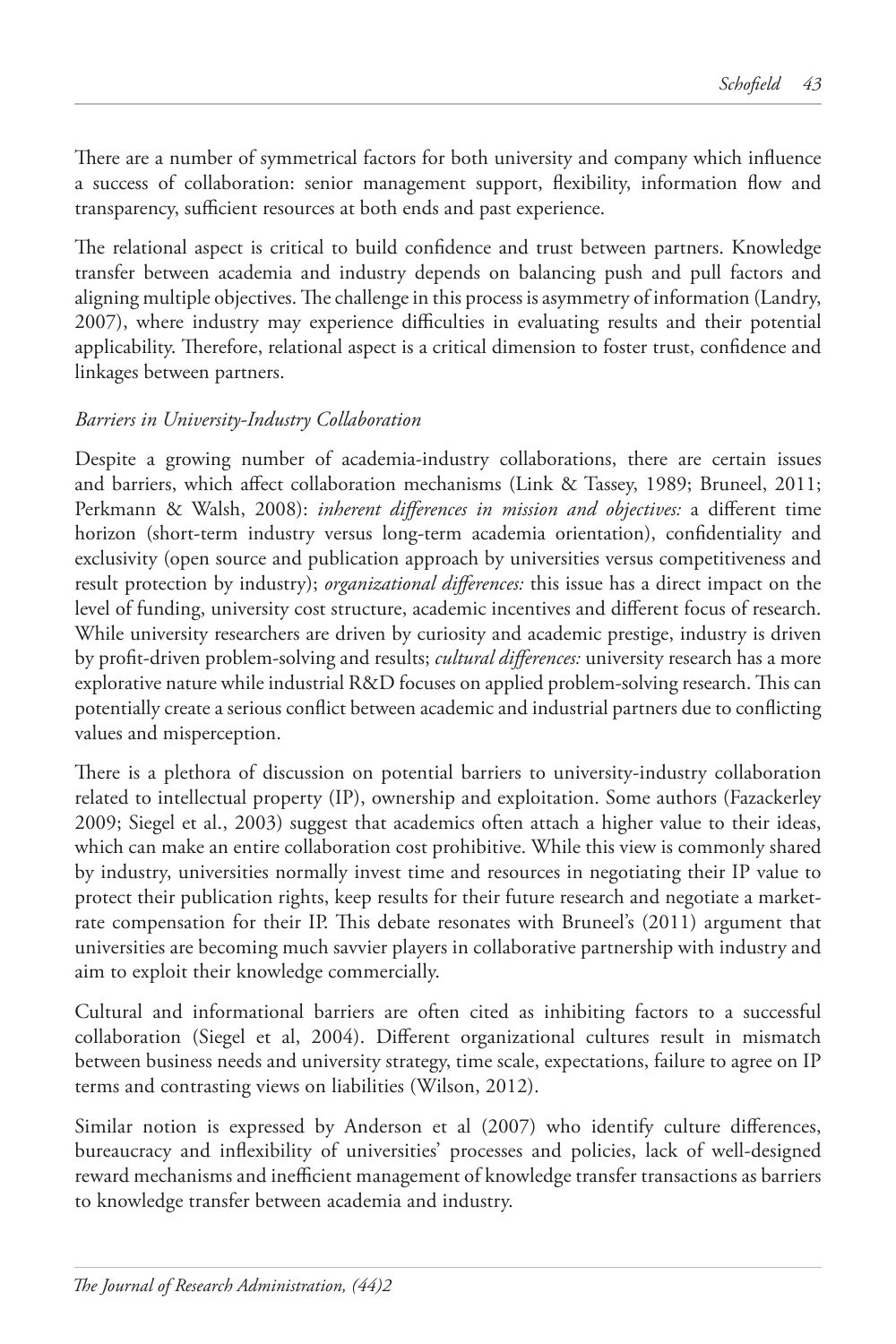However, there is a recent growing trend from universities to engage with industry on a more open and collaborative basis opening their IP for evaluation and development by industry. For example, a number of universities in the UK have joined in the Easy Access IP project, which provides quick access to universities' technologies thus maximizing knowledge transfer from universities for public benefits.

#### *Knowledge Transfer Challenges in the Emerging Country Context*

Knowledge transfer across countries has additional challenges deriving from geographical, economic, political and cultural gaps (Duan et al., 2010).

Literature analysis reveals (Madu, 1989; Svensson, 2007; Williams, 1996) that knowledge transfer enhances growth opportunities for emerging markets. Large-scale knowledge transfer collaborations are often sponsored by the state as they require a high level of funding, significant resources and have a strategic economic importance to develop indigenous innovation capabilities (Kumar et al., 2007). A strategic role of such projects creates a high interest from potential stakeholders and produces a knowledge spill-over effect. However, a long term economic growth can be achieved if the knowledge obtained is fully utilized and developed.

Madu (1989) argues that in order to enable a successful knowledge transfer process it has to be integrated into a national development process. Key elements in this process are: (i) raising awareness of knowledge transfer initiatives, (ii) training and education of local workforce to reduce resistance and (iii) increasing a knowledge adoption level. Research suggests (Svensson, 2007) that knowledge transfer effectiveness depends on the level of development of the host country. In the least developed economies (LDEs), the absorptive capacity is much lower and therefore requires more activities on capacity building and training during collaboration. In newly industrialised economies (NIEs) (e.g. Brazil, India, Russia), the level of education is higher, which increases an absorptive capacity and need for cooperation.

While there is a growing trend in knowledge transfer from western economies to developing countries, there are barriers (Harvey et al., 2002) which relate to: limitations associated with a transferring country: legislation, currency exchange risk, payment process, inflation, stability, political tension, infringement of IP rights limitations associated with knowledge: relative advantage, compatibility, modularity, trial opportunities, reputation of transferring country/ organization in particular field, and relative price to acquire and develop knowledge limitations associated with a receiving country: low payment capacity, low absorptive capacity, bureaucracy and a multi-level decision-making process of receiving country/organization.

In his framework of transnational knowledge transfer effectiveness, Duan (2010) identifies top success factors including (i) cultural awareness, (ii) motivation, (iii) knowledge distance between partners, (iv) openness and trust, (v) selection of partners and (vi) relationships between them, (vii) clear objectives for knowledge transfer collaborations and (viii) language. Other success factors frequently cited in literature are: existing relationship between collaborative partners, experience and skills of partners, their reputational capital and local networks of the knowledge supplier (Svensson, 2001).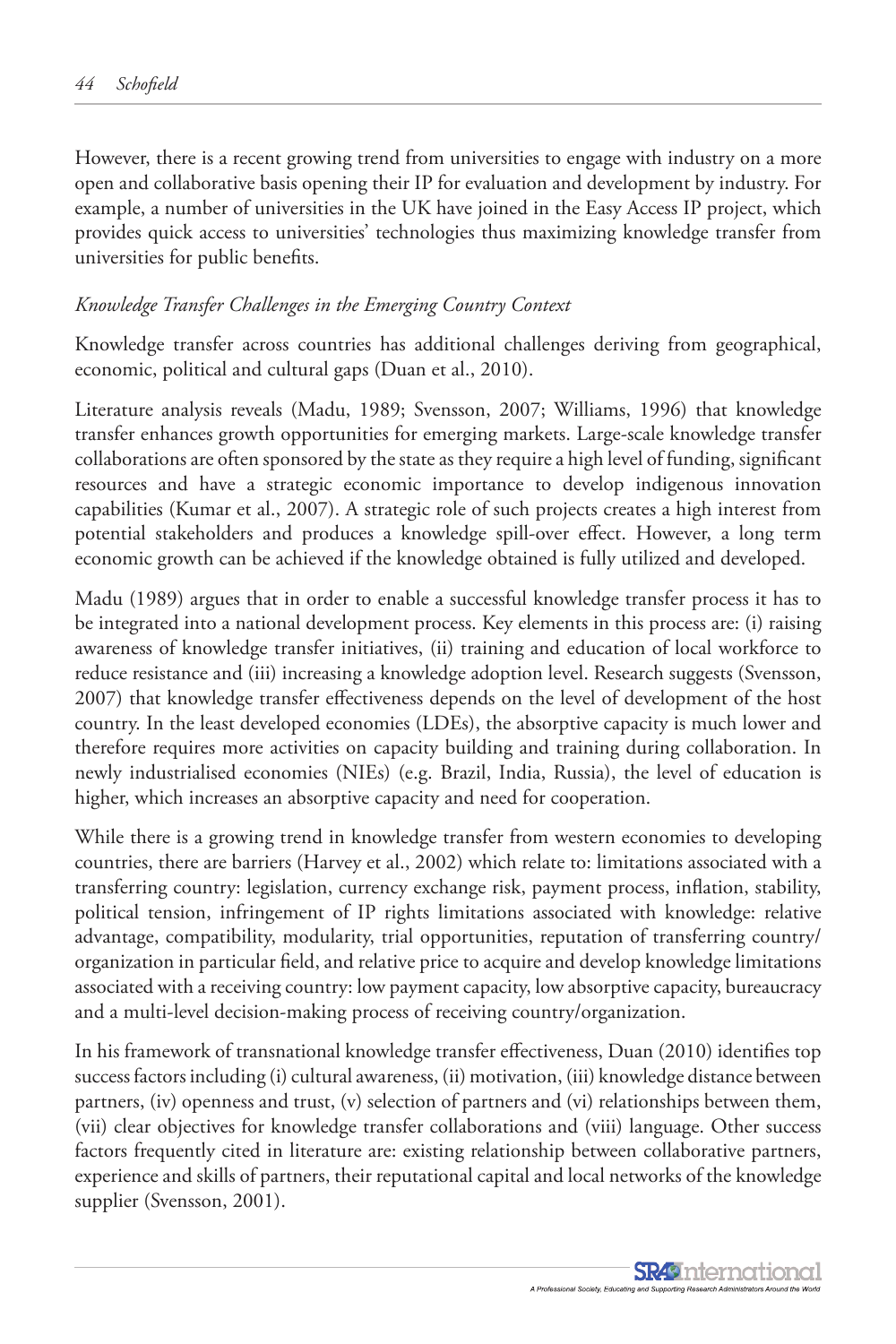As knowledge transfer collaborations are increasingly forming a part of national economic development strategies, the role and stability of local political systems is critical. Research suggests (Madu, 1989) that industrial partners should conduct a due diligence review on government policies, tax regime, foreign exchange, joint venture legislation, IP rights legislation and foreign investment policies. A due diligence review also helps reduce risks before engaging in time-consuming and costly knowledge transfer activities (Harvey et al., 2002).

While cultural differences and their impact on business are widely studied topics (Hofstede, 1993, 1994; Ashkanasy et al., 2002; Bakascsi et al., 2002; Gupta, 2002), there are fewer studies on cultural implication in the knowledge transfer context (Kedia & Bhagat, 1988; Madu, 1989; Swensson, 2007; Duan et al., 2010). Kedia and Bhagat (1988) argue that in the context of knowledge transfer from developed to a developing economy, societal culture is the most important element in determining knowledge transfer success. The key finding from the authors' conceptual model for understanding cultural constraints on international knowledge transfer collaborations is that knowledge transfer to developing countries depends on cultural compatibility between the receiving and transferring nations.

Research (Kedia & Bhagat, 1988) suggests that a process- and person-embedded knowledge transfer is more culture dependent than a product-based knowledge transfer which has more tangible elements and is more codified. When such processes are embedded in a transnational context national and organizational cultural differences become critical and these differences need to be considered by both the transferring and receiving organizations. The authors argue that knowledge transfer is easier between countries with similar cultural characteristics. Another conclusion is that individualistic countries are more successful in absorbing and diffusing imported technology. The same conclusion applies to collectivist countries with a high masculinity score. Countries with a high power distance are potentially less efficient in absorbing knowledge as it may affect a balance of power distribution at either organizational or societal levels (Kedia & Bhagat, 1988).

Research suggests that international alliances can create a quick avenue to new resources and innovation. However, it is important to consider invisible costs related to "liability of foreignness in the host country," which includes culture, legal and economic legacies as well business norms (Hitt et al., 2009). To align different objectives and motivation factors requires a high degree of flexibility and adaptability from the project management team. Adler (2003) recognises a higher stress level in international teams due to initial lack of trust and differing perceptions of communication messages.

### *Theoretical Conceptual Framework*

Based on the literature review of the effectiveness of knowledge transfer between universities and industry, we identified the most frequently mentioned factors affecting knowledge transfer success. We combined findings from the literature review, integrating them into a conceptual framework (Figure 3) that enables further analysis and provides a basis for a questionnaire design.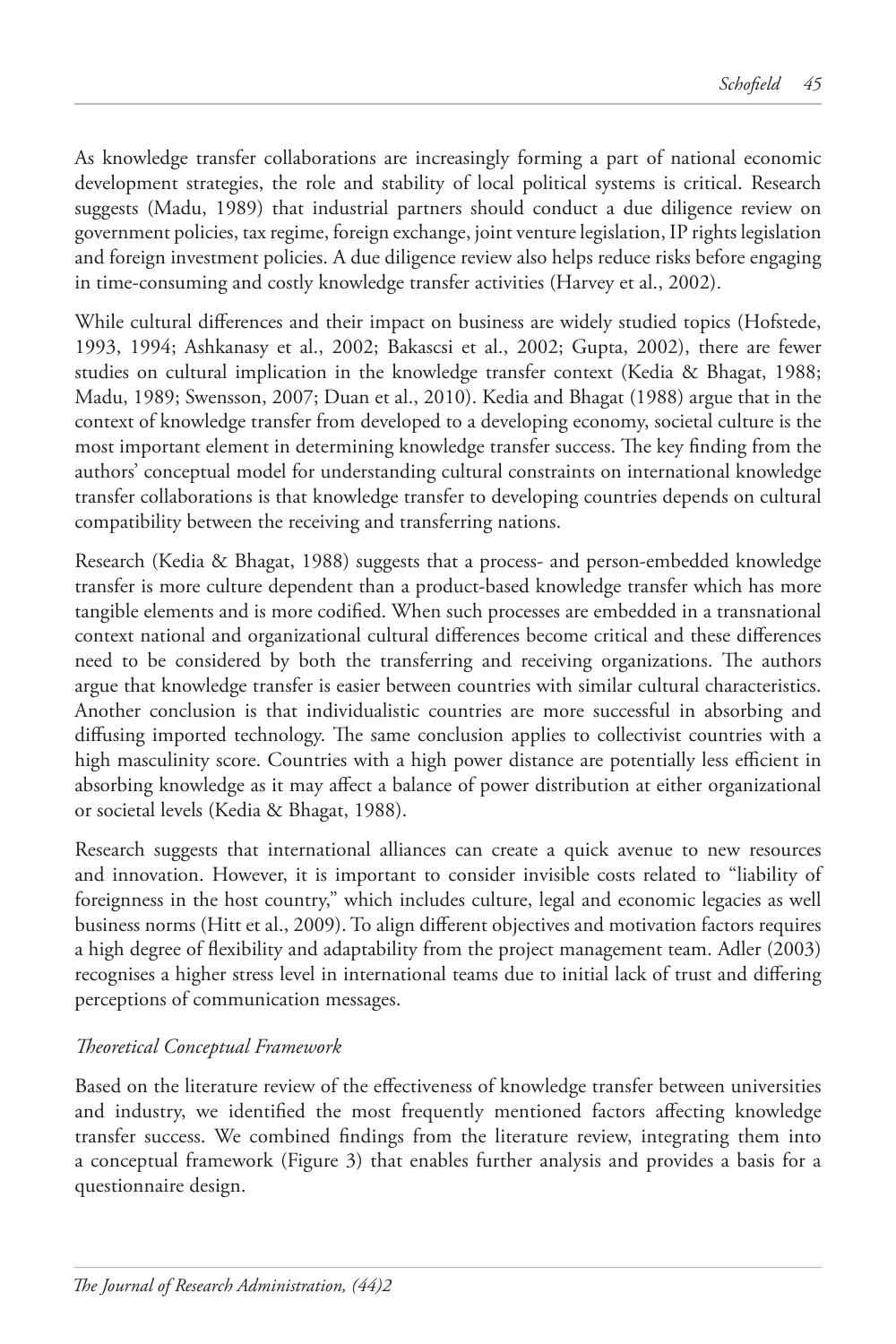As discussed earlier, literature broadly divides these factors into internal, i.e. factors that can be controlled, and external, i.e. beyond the partners' control. External factors reflect economic, political, legal, social and technological conditions of the country receiving knowledge. Although these factors are beyond the partners' control, they can be identified through a due Although these factors are beyond the partners' control, they can be identified through a due diligence review process to mitigate external risks (Madu, 1989). At the next level of analysis, there are internal factors related to organizational, individual, process and financial assets of each actor of the analysis: university, industry and a funding body (Landry et al., 2007, 2010; Cumming & Teng, 2003; Phan and Siegel, 2006; Barbolla & Corredera, 2009; Pertuze, 2010; Duan, 2010; Madu, 1989; Kedia & Bhagat, 1988). <sub>t</sub> thes change management capacity  $\frac{1}{1}$   $\frac{1}{1}$ professional and personal relationships the personal relationships  $p$ arbelle  $\frac{a}{2}$ Cerredore, 2000, Derty  $\alpha$ idiona $\alpha$ 

The type of knowledge itself has its impact on the effectiveness of knowledge exchange and is characterised by novelty, research field and complexity (Landry et al., 2010), technical risk, application capacity (Barbolla & Corredera, 2009; Pertuze, 2010), and type of knowledge (Kedia & Bhagat, 1988). *T* of Knowledge Trach has its impact on the enectiveness of Knowledge exchange



*Figure 3.* Conceptual framework of knowledge transfer dimensions *Figure 3***.** Conceptual framework of knowledge transfer dimensions

Finally, knowledge transfer effectiveness in the international setting is further affected by national cultural differences and relational assets developed through the project life cycle (Cumming & Teng, 2003; Duan, 2010; Madu, 1989; Kedia & Bhagat, 1988).

#### selection process  $\it{ethod}$ *Survey Method*

Based on the analytical conceptual framework developed form the literature review, we designed a questionnaire categorizing questions into six levels: (i) institutional, (ii) individual, (iii) technical, (iv) process, (v) financial and (vi) relationship levels. These dimensions correspond with internal and relationship levels in the conceptual framework. We limited the questionnaire to internal and relational factors which can be controlled or partly controlled by a university therefore can provide a meaningful insight into potential collaboration and its outcome. A sample questionnaire is presented in Table 2.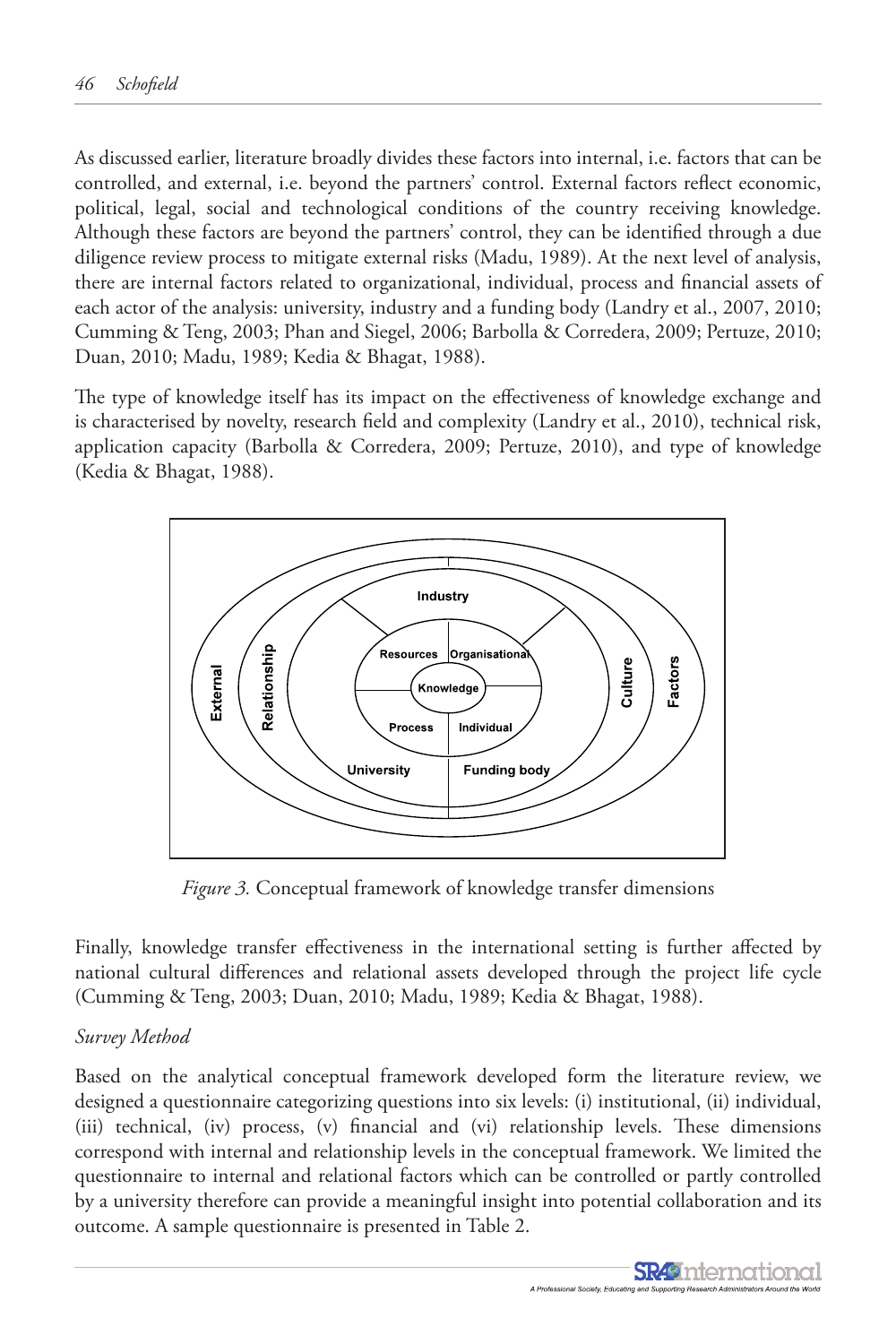| Table 2. Critical success factors for knowledge transfer collaboration between university |  |  |  |
|-------------------------------------------------------------------------------------------|--|--|--|
| and industry                                                                              |  |  |  |

| Level of analysis |                                                                                                                                                     |  | 2 | 3 | 4 | 5 |
|-------------------|-----------------------------------------------------------------------------------------------------------------------------------------------------|--|---|---|---|---|
| 1                 | Institutional / organizational level                                                                                                                |  |   |   |   |   |
| 1                 | University's ranking and reputation play a significant role in a selection process                                                                  |  |   |   |   |   |
| 2                 | University's size is an influential factor in selecting a University partner                                                                        |  |   |   |   |   |
| 3                 | University's multidisciplinary nature of research is a critical factor for public-<br>private collaborative research projects                       |  |   |   |   |   |
| 4                 | Senior management support is vital for international projects development<br>and implementation                                                     |  |   |   |   |   |
| 5                 | A well-established mechanism for incentives is critical to stimulate academic<br>interest to take part in commercial research                       |  |   |   |   |   |
| 6                 | Well established communication and linkages between University's departments<br>are vital for efficient development of commercially funded projects |  |   |   |   |   |
|                   | Average score                                                                                                                                       |  |   |   |   |   |
| П                 | Project level                                                                                                                                       |  |   |   |   |   |
| 1                 | Focus on users' needs is key for a project success                                                                                                  |  |   |   |   |   |
| 2                 | Translational nature of the project is critical for a project success                                                                               |  |   |   |   |   |
| 3                 | Novelty of research is critical for a project success                                                                                               |  |   |   |   |   |
| 4                 | Complexity and tacit nature of knowledge transfer affect the project success                                                                        |  |   |   |   |   |
| 5                 | Agreement on Intellectual Property rights is crucial for a project success                                                                          |  |   |   |   |   |
|                   | Average score                                                                                                                                       |  |   |   |   |   |
|                   | III Individual researcher level                                                                                                                     |  |   |   |   |   |
| 1                 | Experience of individual researchers is an influential factor for a project<br>success                                                              |  |   |   |   |   |
| 2                 | Gender of a researcher plays a role in project development and/or<br>implementation                                                                 |  |   |   |   |   |
| 3                 | Level of seniority of Principal Investigator affects a project success                                                                              |  |   |   |   |   |
| 4                 | Professional ethics and conduct are key factors for a successful project                                                                            |  |   |   |   |   |
|                   | Average score                                                                                                                                       |  |   |   |   |   |
| IV                | <b>Process level</b>                                                                                                                                |  |   |   |   |   |
| 1                 | Experience of a national research partner is vital for success                                                                                      |  |   |   |   |   |
| 2                 | Efficient information flow is a critical factor for a project success                                                                               |  |   |   |   |   |
| 3                 | Technical competences of a project team is vital                                                                                                    |  |   |   |   |   |
| 4                 | Strong project management is necessary for a project success                                                                                        |  |   |   |   |   |
|                   | Average score                                                                                                                                       |  |   |   |   |   |
| V                 | Financial level                                                                                                                                     |  |   |   |   |   |
| 1                 | Funding transparency and clarity is necessary for a successful project<br>development                                                               |  |   |   |   |   |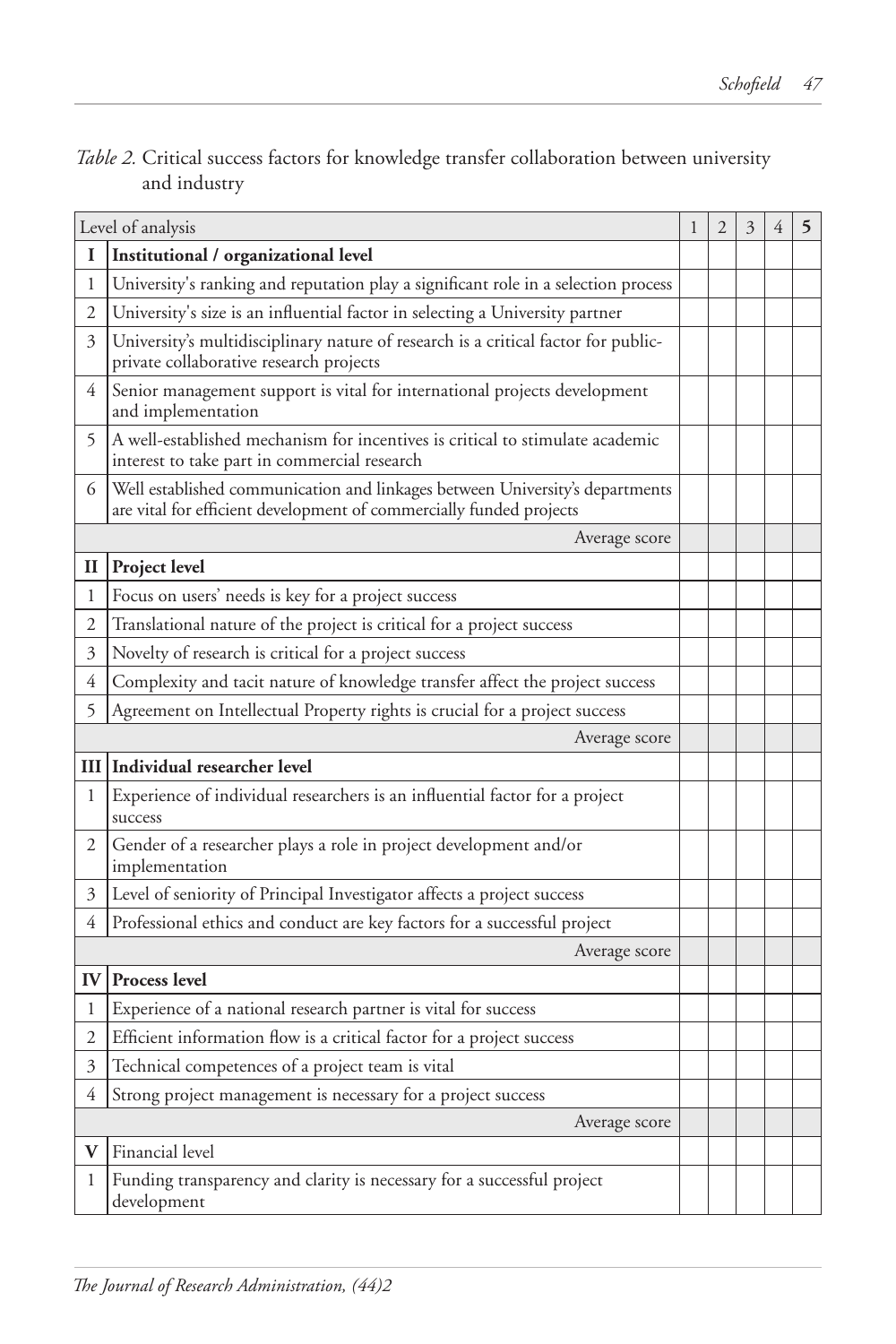| $\overline{2}$ | Commercial focus of the project adds complexity to project development,<br>negotiation and delivery |  |  |  |  |
|----------------|-----------------------------------------------------------------------------------------------------|--|--|--|--|
| 3              | Public funding adds complexity and/or bureaucracy to an application and/or<br>negotiation process   |  |  |  |  |
| 4              | Transparent and clear reporting requirements are crucial for a project success                      |  |  |  |  |
|                | Average score                                                                                       |  |  |  |  |
|                | VI Relational level                                                                                 |  |  |  |  |
| 1              | Differences between cultures of transacting institutions increase a risk of a<br>project failure    |  |  |  |  |
| 2              | Trust between research partners and project stakeholders reduce a risk of a<br>project failure      |  |  |  |  |
| 3              | Establishing relationships between partners is vital for a project success                          |  |  |  |  |
| 4              | Knowledge of a local language is important for a project success                                    |  |  |  |  |
| 5              | Motivation of individual researchers is critical for a project success                              |  |  |  |  |
| 6              | Geographical distance has a negative impact on a project implementation                             |  |  |  |  |
| 7              | Selection of research partners is a key part of a project's due diligence                           |  |  |  |  |
| 8              | Openness between partners is critical for a project success                                         |  |  |  |  |
|                | Average score                                                                                       |  |  |  |  |

*Score: 1 - strongly disagree; 2 - disagree; 3 - irrelevant; 4 - agree; 5 - strongly agree*

To limit the bias, we selected knowledgeable informants who view the research phenomenon from different perspectives, different hierarchical levels and different cultural contexts (Eisenhardt, 2007).

A survey sample included all actors engaged in the university-industry collaboration including government, industry, academic research partners and business support functions with the university. Each category of survey participants plays an important role in developing an innovation ecosystem and driving the knowledge based agenda pursued by national governments.

The sample was selected using a non-probability sampling technique on a judgemental basis. We identified 50 participants who have been involved in the chosen case study or worked with the researcher on a number of similar large-scale international collaborative projects in emerging markets (e.g. Russia, Qatar). The sample population was selected to ensure a fairly equal representation from each stakeholder group: academic researchers, university managers, industry representatives and government/funding bodies (Table 3).

In addition to different roles in collaborative research, the respondents represented a good mix of nationalities (British, Russian, Italian, Greek, Latin American, Lebanese and German), which added value to an international dimension explored in this research. Regardless of nationalities, most of the respondents had an extensive international experience therefore the results of the survey and subsequent interviews represented a broad perspective both from the specific roles and international perception of international research collaborations.

> **SR49** nternational A Professional Society, Educating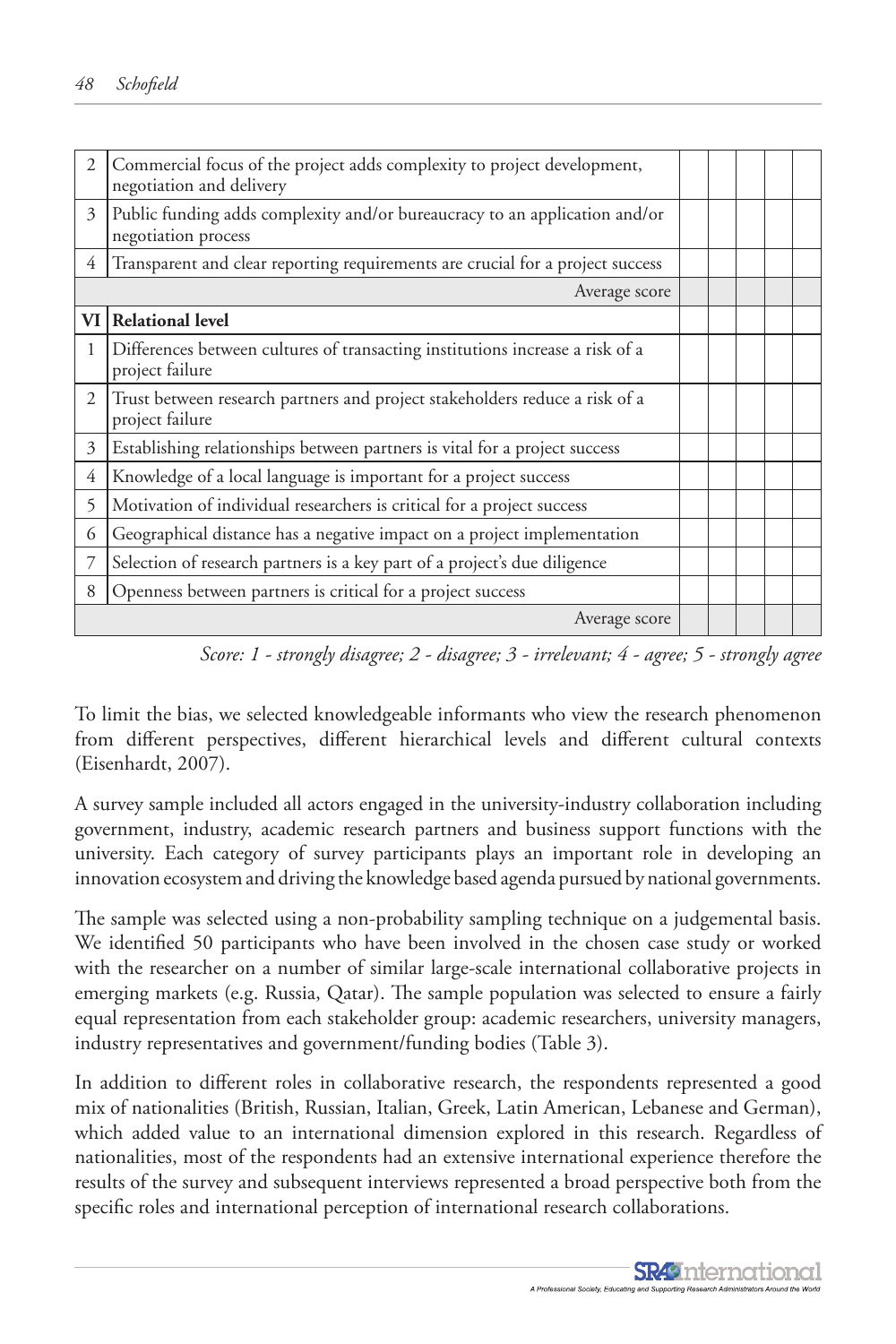| <i><u><b>Ouestionnaire</b></u></i> | Researcher | University<br>Manager | Industry<br>Representative | Government/<br><b>Funding Body</b> | <b>Total</b> |
|------------------------------------|------------|-----------------------|----------------------------|------------------------------------|--------------|
| Sent                               |            |                       |                            | I ()                               | 50           |
| Received                           |            | (()                   |                            |                                    | 33           |
| Response rate                      | 64%        | 83%                   | 43%                        | 80%                                | 66%          |

*Table 3.* Survey Statistic by Respondent Groups and Response Rate

The respondents answered questions using a five-point Likert-style scale. In addition, the respondents were asked to add their comments, which provided a strong qualitative dimension to our findings and enhanced our understanding on critical factors for successful research partnership.

# **Results and Discussion**

The results of the stakeholders' survey are presented in Figure 4. We calculated average scores for each level of analysis (knowledge, institutional, process, individual, resources and relational contexts) for each stakeholders' group.



*Figure 4.* Stakeholders' view on critical success factors for university-industry collaboration (ranking is presented using a 5-point Likert-style scale from 1 (lowest) to 5 (highest)).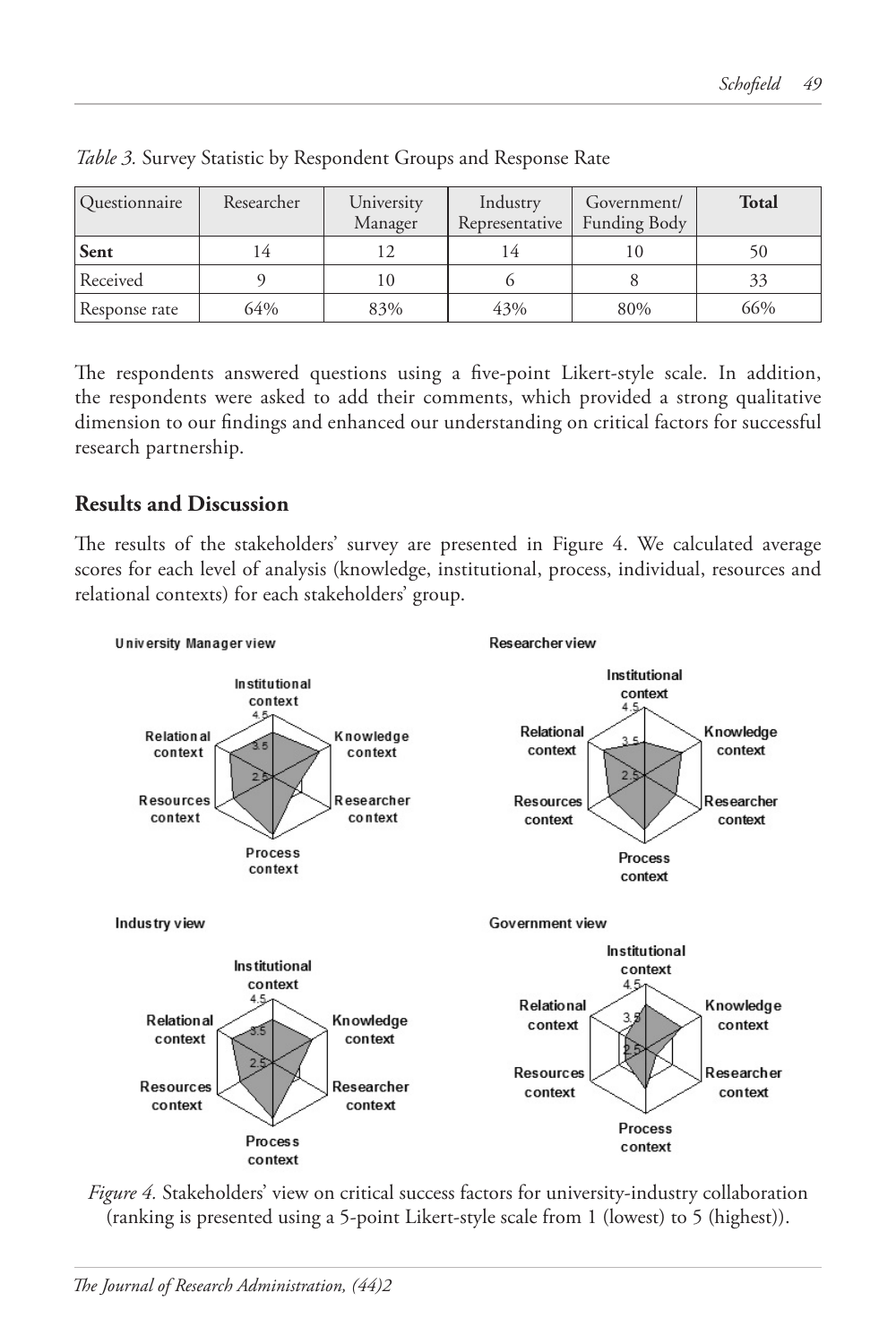Quantitative analysis of survey results confirmed our findings from the literature review, highlighting the importance of process, relational and knowledge aspects as most critical factors for a successful international collaboration. The results presented in Figure4 show that knowledge, process and relational aspects scored the highest mark by all respondent groups. This overall finding correlates with the conceptual framework (Figure 3) developed from the literature review and analysis.

At individual stakeholders' levels, some factors were perceived more important than the others. The knowledge context (translational nature, applicability) was highly marked by university management  $(4.1)$  and industry  $(3.93)$ , revealing a stronger business acumen of these stakeholder groups. Process and project management context was particularly ranked high (4.25) by industrial partners. This finding correlates with previous research (Siegel et al., 2005) which identified a high level of bureaucracy and inflexibility of universities as a barrier to collaboration.

The resources context was of major importance to university managers (3.88) and least important to the government group (3.25). Similar findings were produced by Siegel et al. (2005), who identified insufficient resources allocated to knowledge transfer collaboration cited by 53.3% of university managers.

The relational context was given the highest score of 4.01 by the university managers, followed by the industry (3.98), academics (3.97) and the government group (3.25). Most of previous research findings conform to this result, e.g. Siegel et al. (2005) identified lack of understanding as a major barrier to a successful collaboration acknowledged by 90% of industry and university managers and 75% of researchers.

In addition to assigning scores to questions, the respondents provided free comments which we used to substantiate the quantitative results.

For examples, the most frequent comment referred to a more ambiguous nature of universityindustry collaborative project and a greater risk for "runaway". The very nature of such projects means that they have more variables and a greater complexity in understanding goals, timelines and attitudes. The industry group particularly commented on the importance of academic ability to convey their knowledge to an outside world to ensure their audience understands the benefits of their research for practical use.

To conclude, the most cited factors for successful collaborations in the international context were: (i) understanding of customer needs, (ii) common goals, (iii) a clear focus on translation, (iv) an understanding of intellectual property issues and (v) early technical scoping of the project to ensure the alignment of mutual goals and objectives. Most respondents agreed that mutual trust and cultural empathy are critical success factors in developing international research partnership.

> **SR49** nternational A Professional Society, Educating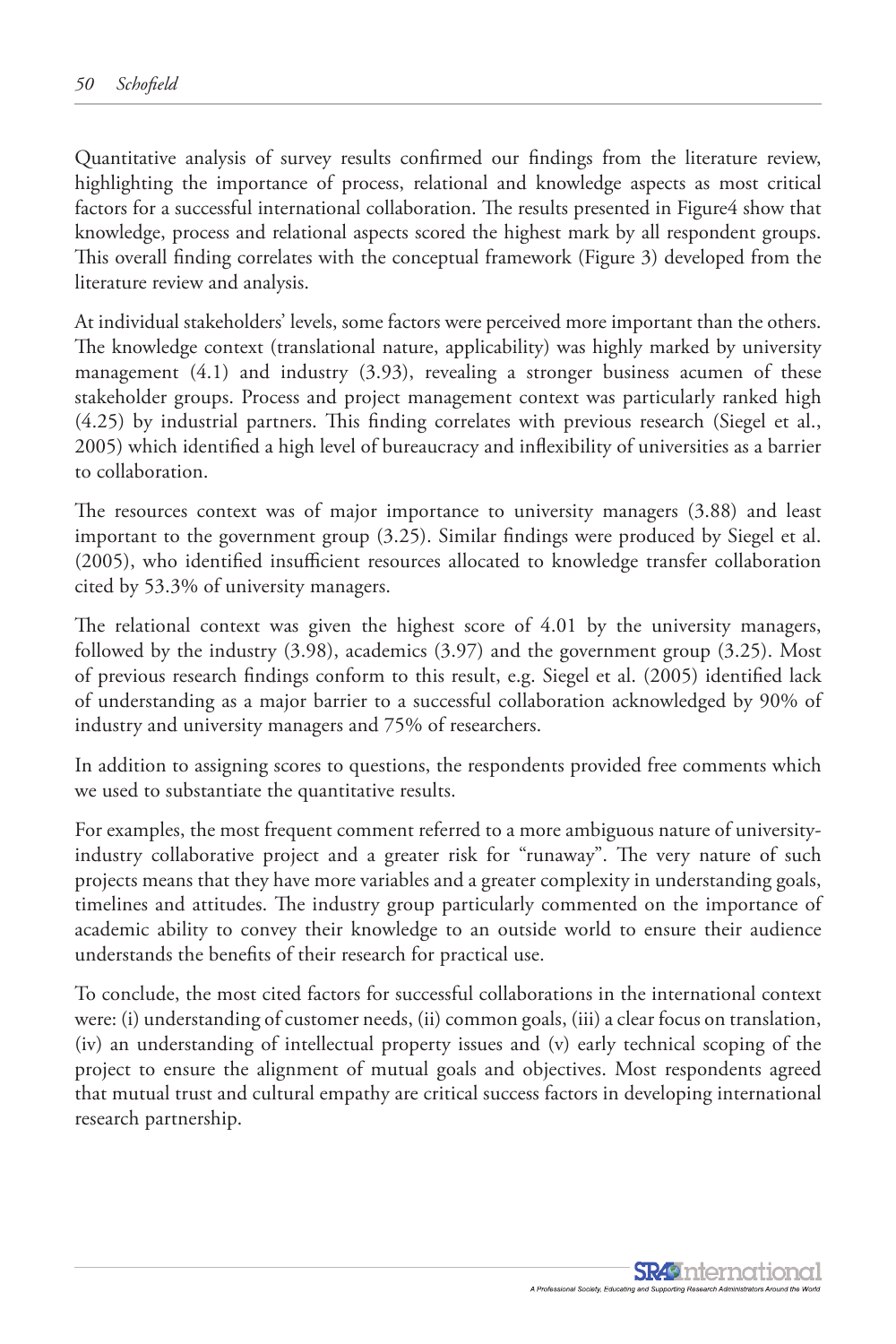| Table 4. Summary of critical success factors for knowledge-transfer university-industry |  |  |  |  |
|-----------------------------------------------------------------------------------------|--|--|--|--|
| collaborations                                                                          |  |  |  |  |

|                                       | <b>Enabling Factors</b>                                                                                                                                                                                               | <b>Barriers</b>                                                                                                                                                                                                                                                                   |
|---------------------------------------|-----------------------------------------------------------------------------------------------------------------------------------------------------------------------------------------------------------------------|-----------------------------------------------------------------------------------------------------------------------------------------------------------------------------------------------------------------------------------------------------------------------------------|
| Knowledge<br>Context                  | - partners' mutual confidence<br>- strong translational focus<br>- alignment of research objectives and with<br>partners' strategic objectives                                                                        | - industry's ambitions to commercialize<br>results in a short-term<br>- misalignment between research and<br>commercialization objectives                                                                                                                                         |
| Organizational                        | - university ranking<br>- support at the senior level<br>- network assets<br>- policies and incentives for knowledge<br>transfer activities<br>- risk taking propensity<br>- well-developed IP strategy               | - difficulties to identify project ownership<br>- complex organizational structure<br>- low buy-in at a junior level<br>- lack of resources and protected time<br>- difficulties in delegation and controlling<br>results<br>- risk aversion                                      |
| Decision-<br>making<br>Context        | - support at senior management level<br>- decision on project ownership at an<br>early stage<br>- framework for assessing feasibility of<br>international collaborations                                              | - institutional bureaucracy<br>- lack of ownership<br>- multiple priorities                                                                                                                                                                                                       |
| Individual<br>Context                 | - relative academic freedom<br>- academic champion<br>- entrepreneurial expertise<br>- personal motivation<br>- personal goals                                                                                        | - lack of incentives<br>- lack of personal motivation<br>- time pressure<br>- multiple competing objectives                                                                                                                                                                       |
| Management<br>Project                 | - flexibility and adaptability<br>- strong project management<br>- industry early involvement in the process<br>- past experience of partners<br>- effective communication                                            | - process complexity<br>- multiple stakeholders with different<br>objectives<br>- geographic distance<br>- complex information flow and logistics<br>- time pressure                                                                                                              |
| Market Context                        | - supportive national Government<br>- absorption capacity and ability to learn<br>from best practice<br>- strong market knowledge<br>- thorough due diligence analysis<br>- risk assessment and mitigation strategies | - uncertainty related to long-term<br>development<br>- emerging markets bureaucracy<br>- political context<br>- complex legal framework<br>- limited knowledge transfer experience in<br>emerging markets<br>- lack of national benchmark to evaluate<br>successful collaboration |
| Relational<br>and Cultural<br>Context | - knowledge of national culture<br>- trust and openness<br>- long-term commitment<br>- knowledge of local language                                                                                                    | - lack of cross-cultural understanding<br>- different cultural values<br>- different levels of business skills and<br>acumen between partners<br>- focus on quick wins                                                                                                            |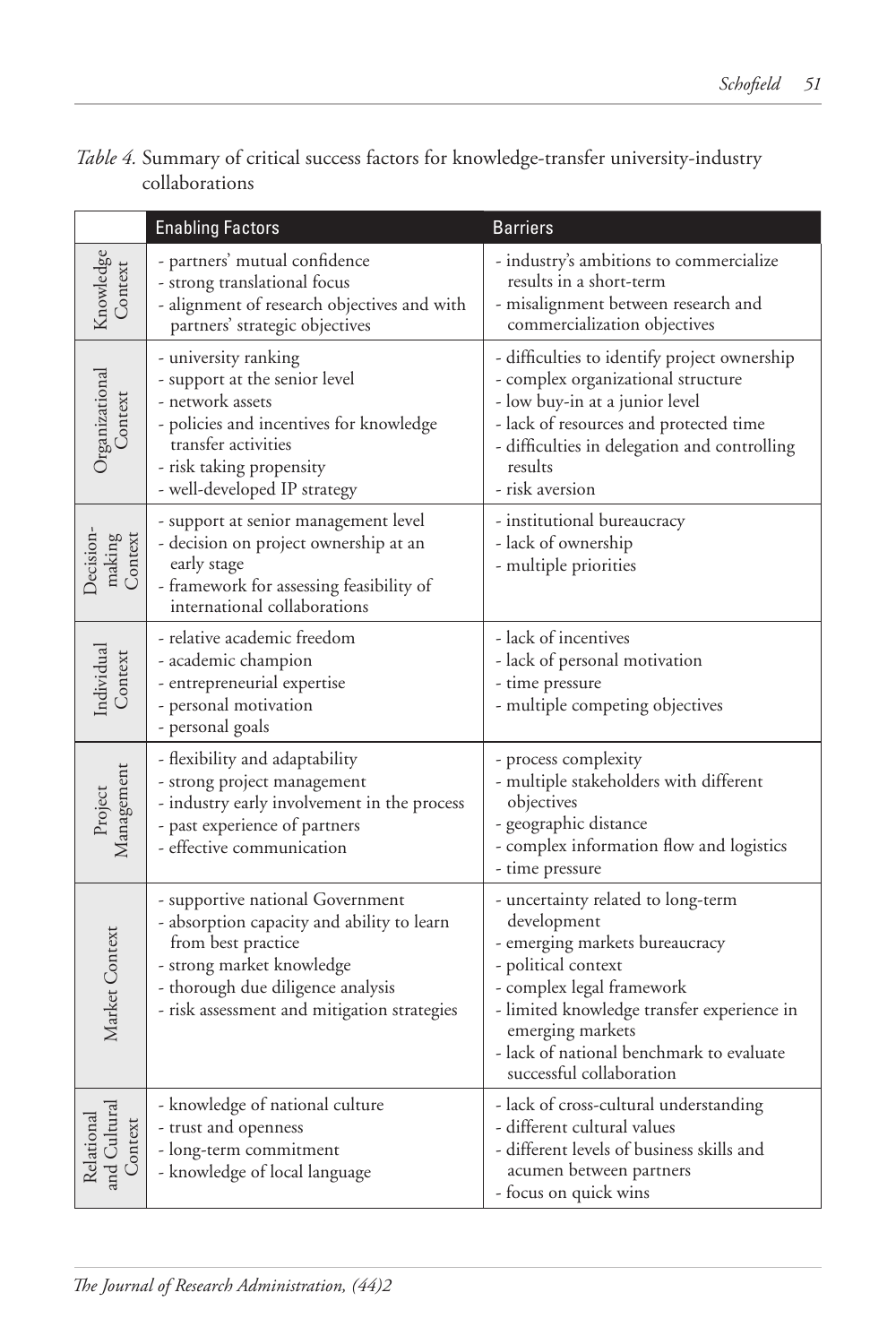# **Conclusion**

University-industry partnership is increasingly playing a key role in developing innovation supply chains and knowledge transfer ecosystems. It is critical to understand the nature of university-industry collaboration, its effectiveness and potential barriers to ensure effective knowledge transfer, competitiveness and developing knowledge-based economies.

Knowledge characteristics play a significant role in affecting university-industry collaborations. Partners' mutual confidence, strong translational focus, understanding of industry needs and objectives, alignment of mutual goals and research objectives are contributing factors to a successful partnership.

At a higher level of analysis there are three broad levels affecting potential collaboration: internal, environmental and relational and cultural. Internal factors are related to organizational, individual, process and resource contexts and can be partly controlled. External factors relate to market conditions, political, economic and legal risks, which can be mitigated though due diligence. Relational and cultural factors can ultimately enhance or inhibit the success and are critical for developing viable collaborations.

Knowledge transfer collaborations in the emerging markets have additional challenges such as market stability, knowledge absorption capacity, local education, capabilities and cultural value systems. Our findings highlighted cultural empathy and trust as key success factors.

The proposed framework can be successfully utilized as a decision-making tool for evaluating potential research collaborations with international partners. At a practical level, the developed framework can help evaluate probability of success and potential challenges for specific knowledge-transfer projects. We propose using a framework considering all levels of analysis: (i) type of transferred knowledge, (ii) internal (individual, organization, process and resources) applying it to all stakeholders involved in collaboration, (iii) external or environmental level and (iv) cultural level for international collaborations.

Based on our findings, we recommend further research focusing on a holistic approach to critical success factors for collaborative university-industry research. The focus should be placed on knowledge characteristics and its translational ability, organizational dynamics and processes, market-related risks and impact of national cultural differences.

An interesting topic for future research is how to build international market capacity beyond research collaboration to ensure sustainability of results. Such types of collaboration require an active engagement with national industrial partners to create industry demand and conditions for knowledge transfer from academia to industry. They also require a close cooperation with national policy-makers to enable development of effective policies for transnational universityindustry collaboration.

Most existing literature only considers individual parts of the knowledge-transfer cycle. Future research should explore the entire value chain and interdependence of various phases as well as multiple stakeholders: universities, industry, public funding bodies, policy-makers, venture capitalists and knowledge brokers.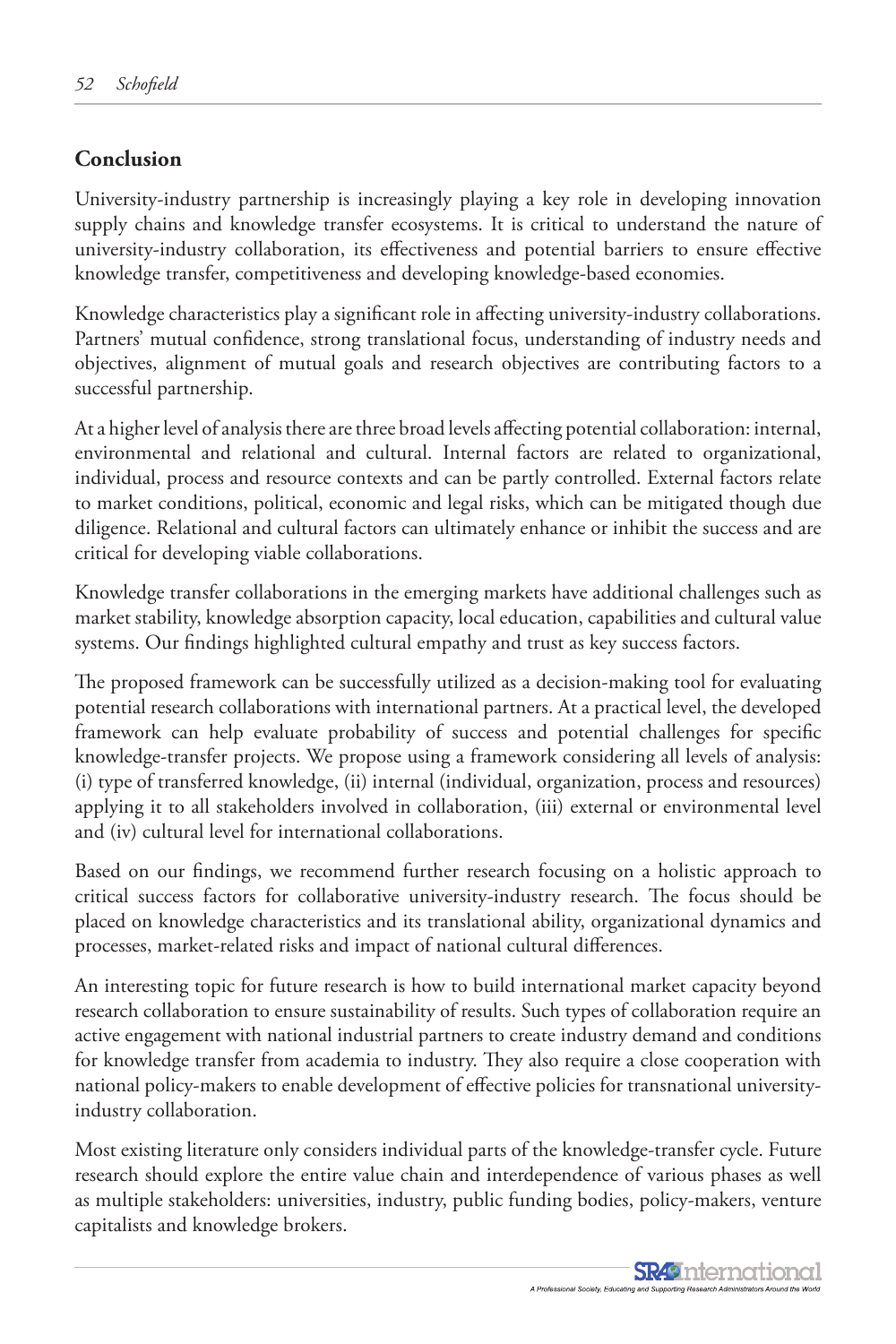#### **Author's Note**

The opinions, findings and conclusions in this paper are those of the author and do not necessarily reflect the views of Imperial College Consultants, a wholly owned subsidiary of Imperial College London, UK. This paper is part of a thesis submitted for the degree of Masters of Business Administration, Warwick Business School, UK.

#### **Tatiana Schofield, MBA, MSc (Eng), DipM, MCIM, Chartered Marketer**

Business Development Manager Imperial College Consultants 58 Prince's Gate Exhibition Road London SW7 2PG UK Tel: +44(0)207 594 6534 Email: t.schofield@imperial.ac.uk

### **References**

- (1997). *International dimensions of organizational behaviour*. (3rd ed.) South-Western College Publishing.
- Anderson, T. R., Daim, T. U., & Lavoie, F. (2007). Measuring the efficiency of university technology transfer. *Technovation, 27*, 306–318.
- Ashkanasy, N., Trevor-Robert, E., & Earnshaw, L. (2002). The Anglo Cluster: legacy of the British empire. *Journal of World Business, 37*, 28-39.
- Bakascsi, G., Sandor, T., Andras, K. & Viktor, I. (2002). Eastern European cluster: Tradition and transition. *Journal of World Business, 37*, 69-80.
- Barbolla, A., & Corredera, J. (2009). Critical factors for success in university-industry research projects. *Technology Analysis & Strategic Management, 21*(5), 599-616.
- Bruneel, J. et al. (2010). Investigating the factors that diminish the barriers to universityindustry collaboration. *Research Policy, 39*, 858-868.
- Burnside, B., Witkin, L. (2008). Forging successful university-industry collaborations. *Research Technology Management, March-April*, 26-30.
- ConceiÇão, P. et al. (2002). *Knowledge for inclusive development*. Westport, CT: Greenwood Publishing Group.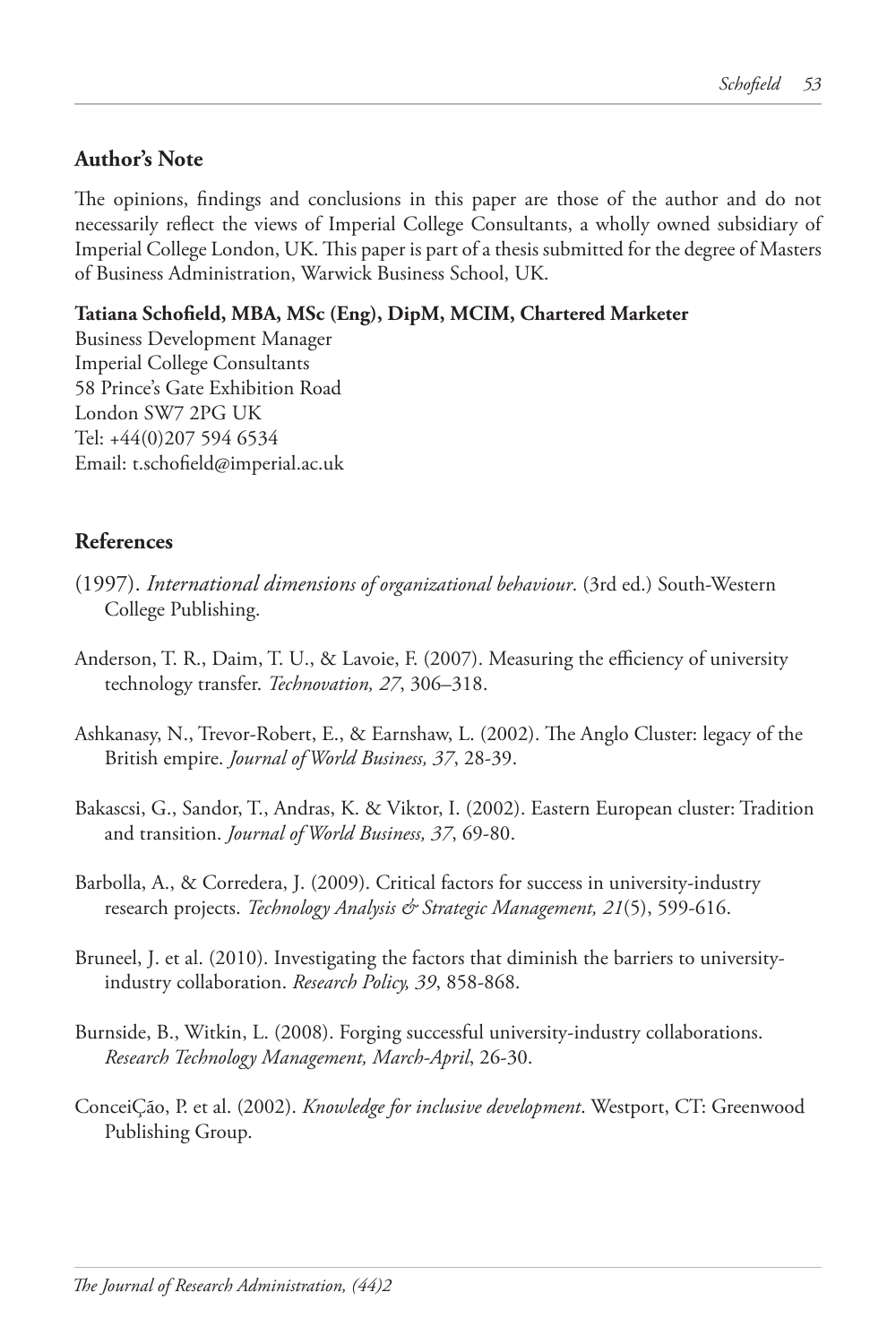- Cummings, J. L., & Teng, B. S. (2003). Transferring R&D knowledge: The key factors affecting knowledge transfer success. *Journal of Engineering Technology Management, 20*, pp. 39–68.
- Duan, Y. et al. (2010). Identifying key factors affecting transnational knowledge transfer. *Information & Management, 47*, pp. 356-363.
- Eisenhardt, K., & Graebner, M. (2007). Theory building from cases: Opportunities and challenges. *Journal of Academy of Management, 50*(1), 25-32.
- Etzkowitz, H. et al. (2000). The future of the university and the university of the future: Evolution of ivory tower to entrepreneurial paradigm, *Research Policy, 29*, pp. 313-330.
- Etzkowitz, H., & Dzisah, J. (2008). Rethinking development: Circulation in the triple helix. *Technology Analysis & Strategic Management, 20*(6), 653-666.
- Fazackerley, A., Smith, M., & Massey, A. (2009). Innovation and industry: The role of universities. *Policy Exchange*, Research note, November. doi: http://www.policyexchange. org.uk/images/publications/innovation%20and%20industry%20-%20the%20role%20 of%20universities%20-%20nov%2009.pdf
- Gupta, V., Hanges, P., & Dorfman, P. (2002). Cultural clusters: Methodology and findings. *Journal of World Business, 37*, pp. 11-15.
- Harvey, M. et al. (2002). Technology transfers to central and eastern Europe: Developing and adequate due diligence format. *Journal of East-West Business, 8*(2).
- Hitt, M., King, D., Krishnan, H., Markri, M., Schijven, M., Shimizu, K., & Zhu, H. (2009). Mergers and acquisitions: Overcoming pitfalls, building synergy, and creating value. *Kelley School of Business, Business Horizons, 52*, pp. 523-529.
- Hofstede, G. (1994). The Business of international business is culture. *International Business Review, 3*(1), 1-14.
- Hofstede, G. (1993). Cultural constraints in management theories. *The Academy of Management Executive, 7*(1), 81-94.
- Horng, D. J., & Hsueh, C. C. (2005). How to improve efficiency in transfer of scientific knowledge from university to firms: The case of universities in Taiwan. *The Journal of American Academy of Business, 7*(2).

**SR49** International A Professional Society, Educatin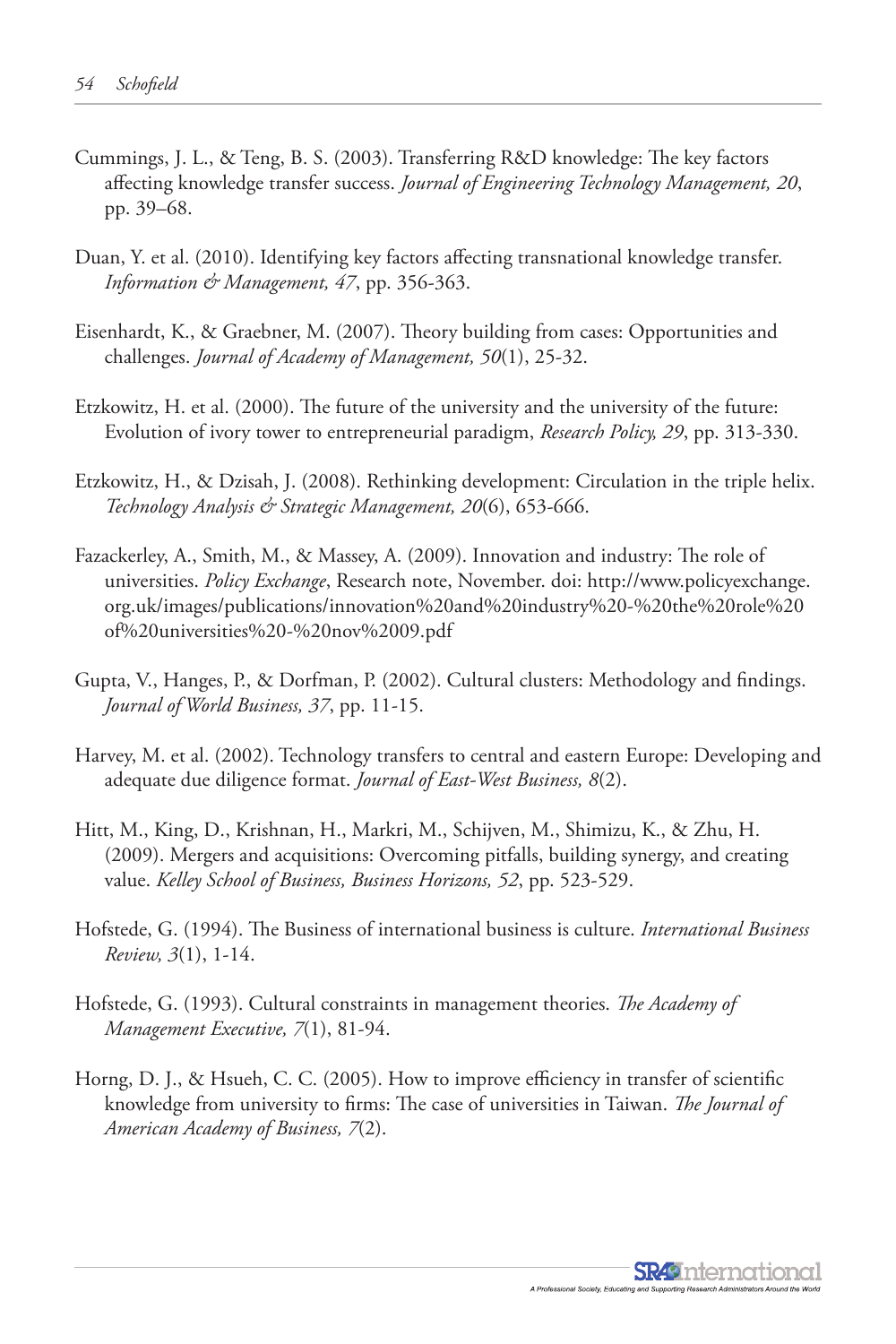- Department of Business Innovation and Skills. (2006) *Increasing the Economic Impact of Research Councils*. London, UK. Retrieved April 21, 2013 from http://www.dti.gov.uk/ files/file32802.pdf.
- Kedia, B. L., and Bhagat, R. S. (1988). Cultural constraints on transfer of technology across nations: Implications for research in international and comparative management. *Academy of Management Review, 13*(4), 559–571.
- Khalozadeh, F. et al. (2011). Reengineering university-industry interactions: Knowledgebased technology transfer model. *European Journal of Economics, Finance and Administrative Sciences*. (40).
- Kumar, U. et al. (2007). State sponsored large scale technology transfer projects in a developing country context. *Journal of Technology Transfer, 32*(6), 629-644.
- Lambert, R. (2003). Lambert review of business-industry collaboration. London, UK: HM Treasury. Retrieved April 21, 2013 from http://www.hm-reasury.gov.uk/d/lambert\_ review\_final\_450.pdf.
- Landry, R. et al. (2010). Evidence on how academics manage their portfolio of knowledge transfer activities. *Research Policy, 39*, pp. 1387-1403.
- Landry, R. et al. (2007). Determinants of knowledge transfer: Evidence from Canadian university researchers in natural sciences and engineering. *Journal of Technology Transfer, 32*, pp. 561-592.
- Link, A., & Tassey, G. (1989). *Cooperative research and development: the industry-universitygovernment relationship*. Norwell, MA: Kluwer Academic Publishers.
- Lockett, N. et al. (2009). The Influence of co-location in higher education institutions on small firms' perspectives of knowledge transfer. *Entrepreneurship & Regional Development*. *21*(3), 265-283.
- Madu, C. N. (1989). Transferring technology to developing countries: Critical factors for success. *Long Range Planning, 22*(4), 115–124.
- Perkmann, M. et al. (2011). How should firms evaluate success in university-industry alliances: A performance measurement system. *R&D Management, 41*(2), 202-216.
- Perkmann, M., & Walsh, K. (2007). University-industry relationships and open innovation: Towards a research agenda. *International Journal of Management Reviews, 9*(4), 259-280.